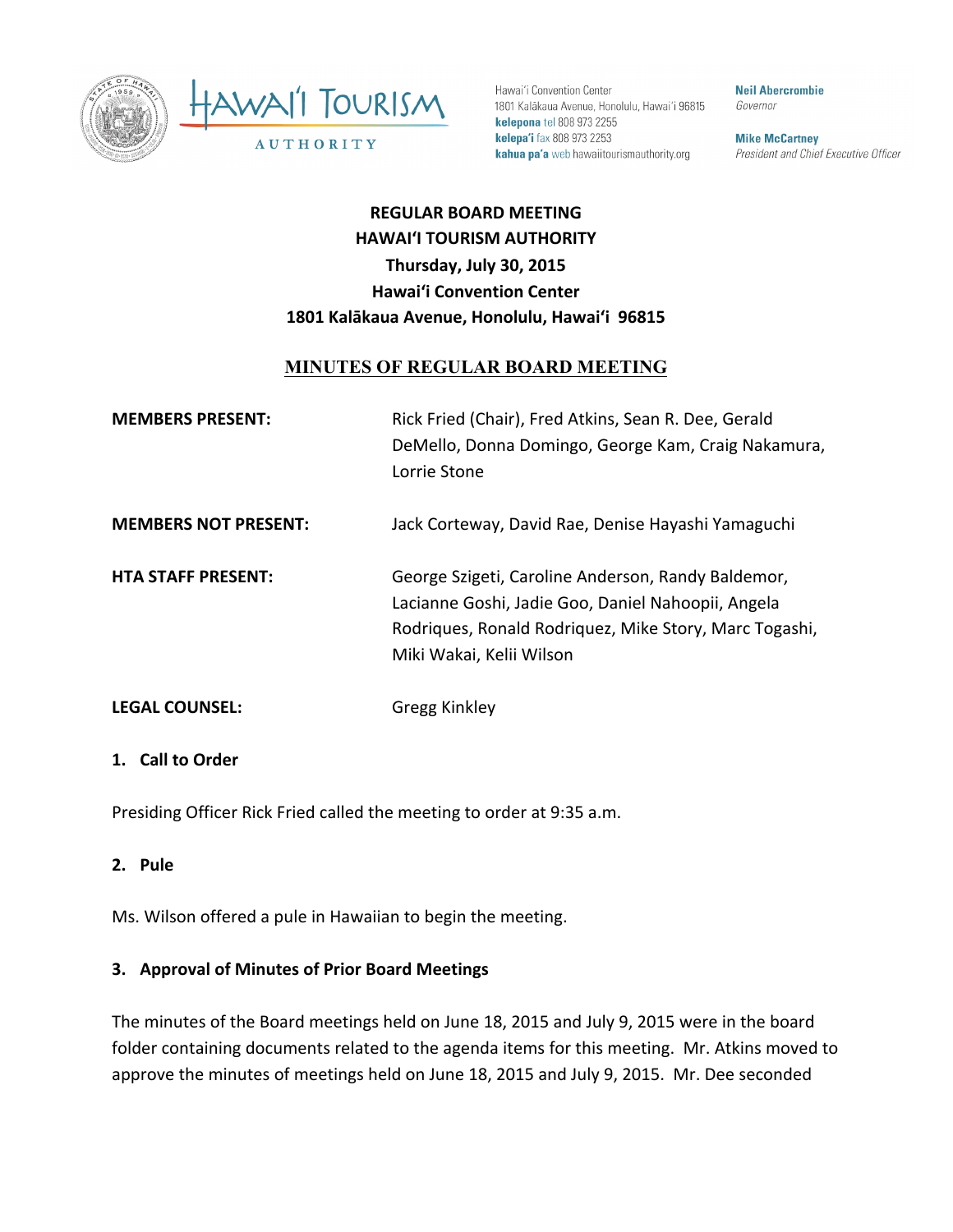the motion, which was unanimously approved without any amendment or reservation by any of the Board members present.

### **4. Review of Recent and Upcoming Permitted Interactions**

Mr. Atkins reported that he and Mr. Dee met last week to correlate their respective understanding of the various programs being funded by HTA.

# **5.** Report of the CEO Relating to the HTA's Programs

Mr. Szigeti referred to the Report of the CEO dated July 30, 2015 and previously distributed to the Board for consideration and discussion. In addition to the Report, he offered the following "bullet points" for the Board's consideration: that the HTA's marketing contractors for each major market area will be making presentations to the Board at the next meeting in August; that Bishop & Co. will be processing the various applicants for the VP Marketing position and has established August 28 as the deadline for the submission of applications; that HTA will be issuing a RFP for Korea, China, Taiwan, and South East Asia on August 3, 2015 that will reflect "higher key performance indicators" tied to contractor's performance; that the RFP for the other MMAs will be considered "in the future"; that HTA has established a goal of 1,000 participants for the Tourism Conference scheduled on August 27-28, 2015; and, that Senator Schatz has obtained funding for airport and agricultural inspection stations that will promote travel to the neighbor islands.

# **6. Presentation and Discussion of Market Insights**

Mr. Nahoopii referred to a document entitled "Market Insights-July 2015," which reflected a new method of communicating "general trends" in the tourism market and within the major market areas ("MMA") that reflected the HTA's key performance indicators. He highlighted the following: that total air seats to the Hawaiian islands increased 7.9% and was sustained from the North America and Oceania markets; that for the first half of 2015, visitor arrivals rose 4% and visitor spending increased 3.5% to \$7.6 billion; that for the month of June 2015, total expenditures by visitors gained 4.4% to \$1.3 billion, while total arrivals rose 6% to 767,905 visitors; that the Lions Club International convention brought nearly 18,000 delegates from 130 countries; that the total U.S. outbound overseas travel market was up 6.3% in the first quarter of 2015; and, that although the rate of outbound travel by Japanese travelers continued to decline, Hawaii's share of the outbound travel was 8.9% and ahead of the five year historical average of 8.1%; that arrivals from China grew 13.5% to 15,130 visitors in July and reflected in the first half of 2015 when arrivals increased over last year by 5.9% to 81,879 visitors; and, that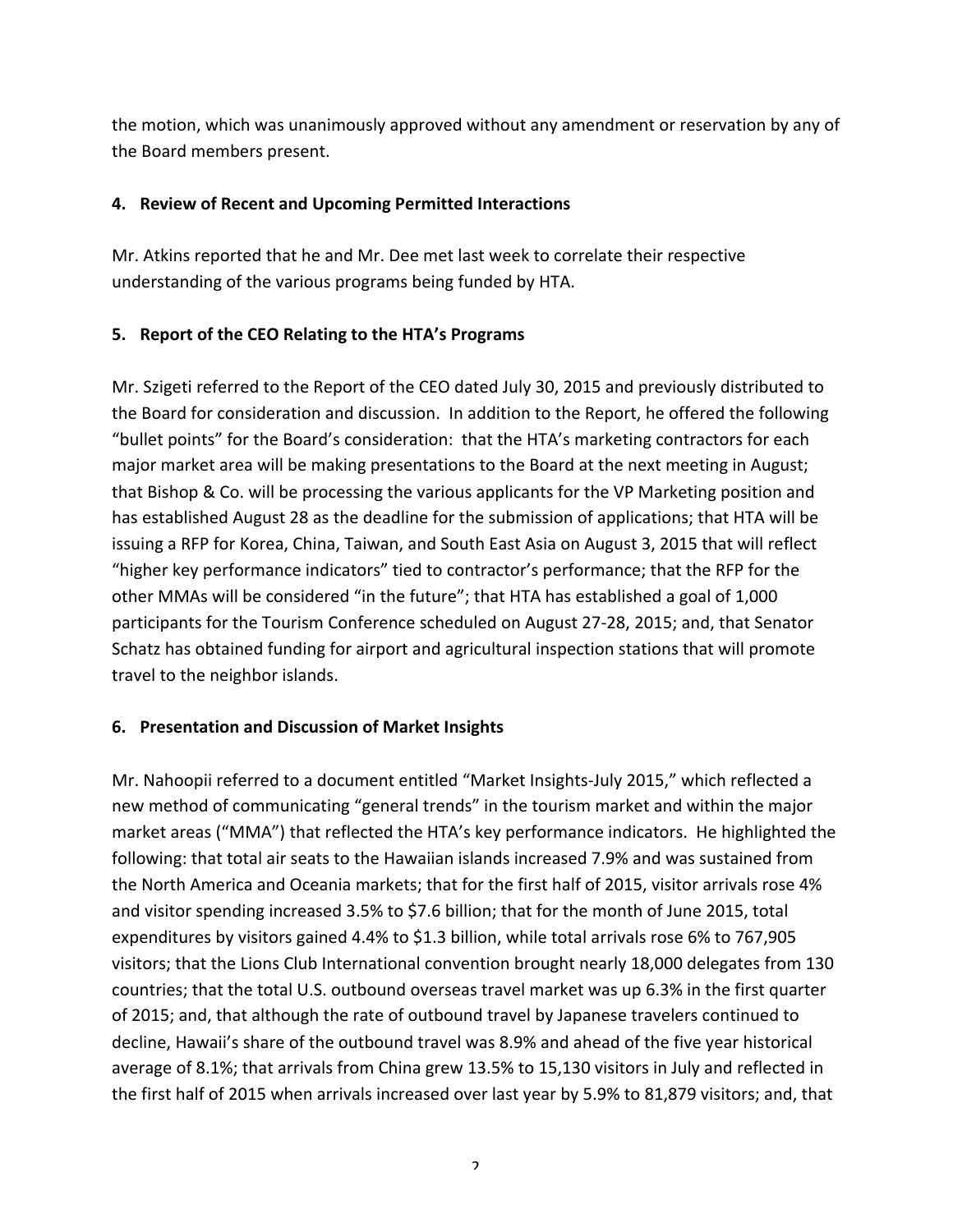although there were fewer flights out of Shanghai and Beijing, visitors began to arrive in late July.

Mr. Dee noted the calendar year 2016 statewide economic forecasts were being provided by DBEDT and asked when HTA would be providing its forecast for tourism. Mr. Nahoopii responded that he had participated in meetings with DBEDT and has provided updates and information regarding tourism that were relied upon in developing the statewide economic forecasts. He added that HTA'S tourism forecasts will rely upon the statewide economic forecasts and "still needs to work it out" by gathering additional information. He expects to present the CY 2016 tourism forecasts in August.

In response to a question from Mr. DeMello, Mr. Nahoopii responded that the visitor expenditures have been adjusted for inflation, including an adjustment to reflect the current drop in the inflation rate.

# **7. Presentation, Discussion and Approval of HTA's Financial Reports**

There was not objection to Mr. Fried's deferral of this agenda item.

### **8. Discussion and Approval of FY 2016 Budget**

Mr. Fried acknowledged the work product of staff in developing the FY 2016 budget.

Ms. Stone made a motion to go into executive session under HRS section 201B-4(a)(2) for the purpose of discussing information that must be kept confidential to protect Hawaii's competitive advantage as a visitor destination and to the extent that confidential information will be provided in the Board's discussion of the budget.

The meeting was recessed at 9:50 a.m. to allow the Board to meet in executive session. The meeting was reconvened at 12:55 p.m.

It was noted that during the discussion of the FY 2016 budget in executive session, confidential competitive information was discussed.

Mr. Nakamura made a motion to approve the HTA Tourism Special Fund, FY 2016 Budget (July 28, 2015 version and consisting of 26 line items on one page) reflecting a budget of \$93,255,548.00. Ms. Stone seconded the motion, which was unanimously approved without any reservations by all the Board members present.